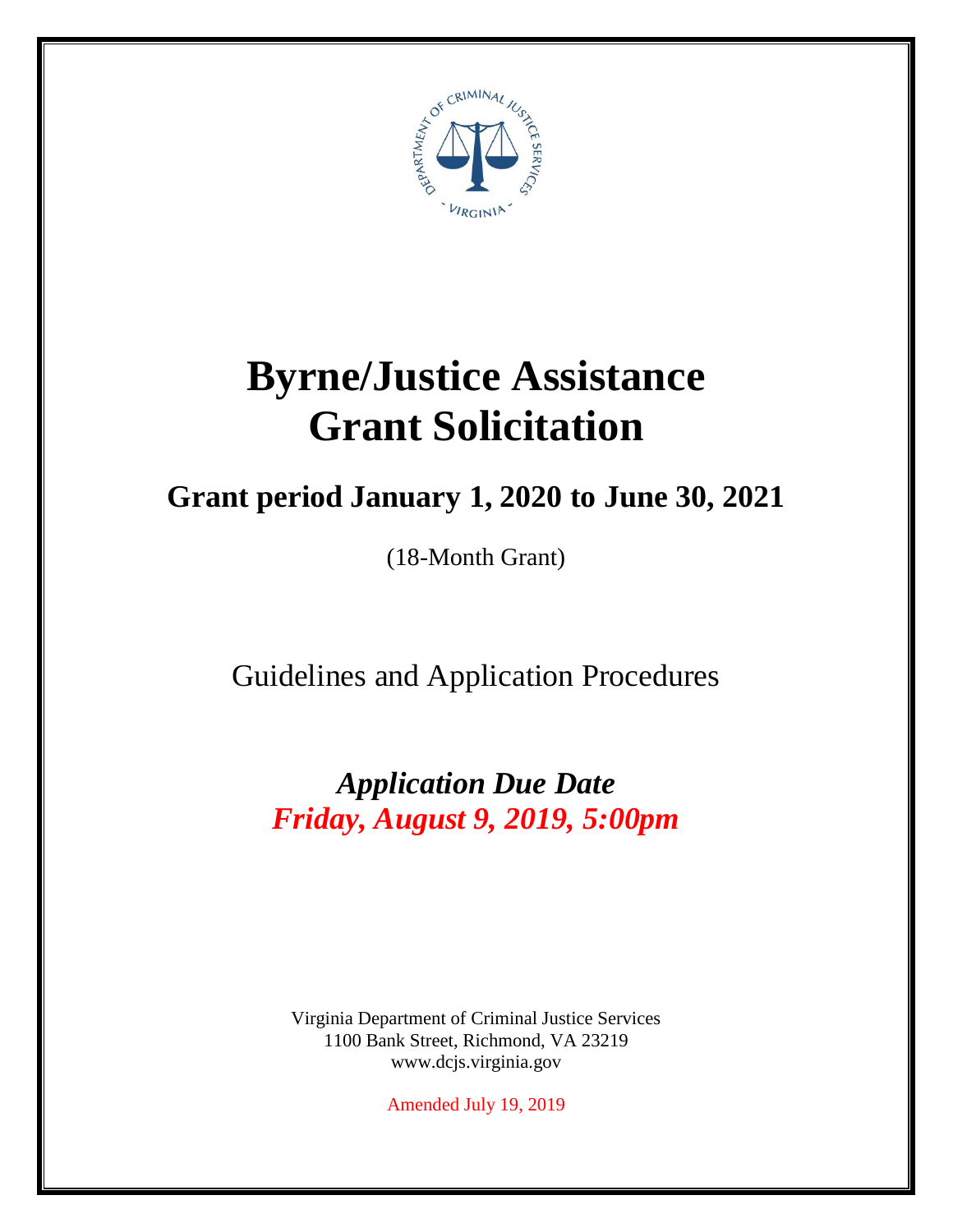### **Guidelines and Application Procedures**

### **Table of Contents**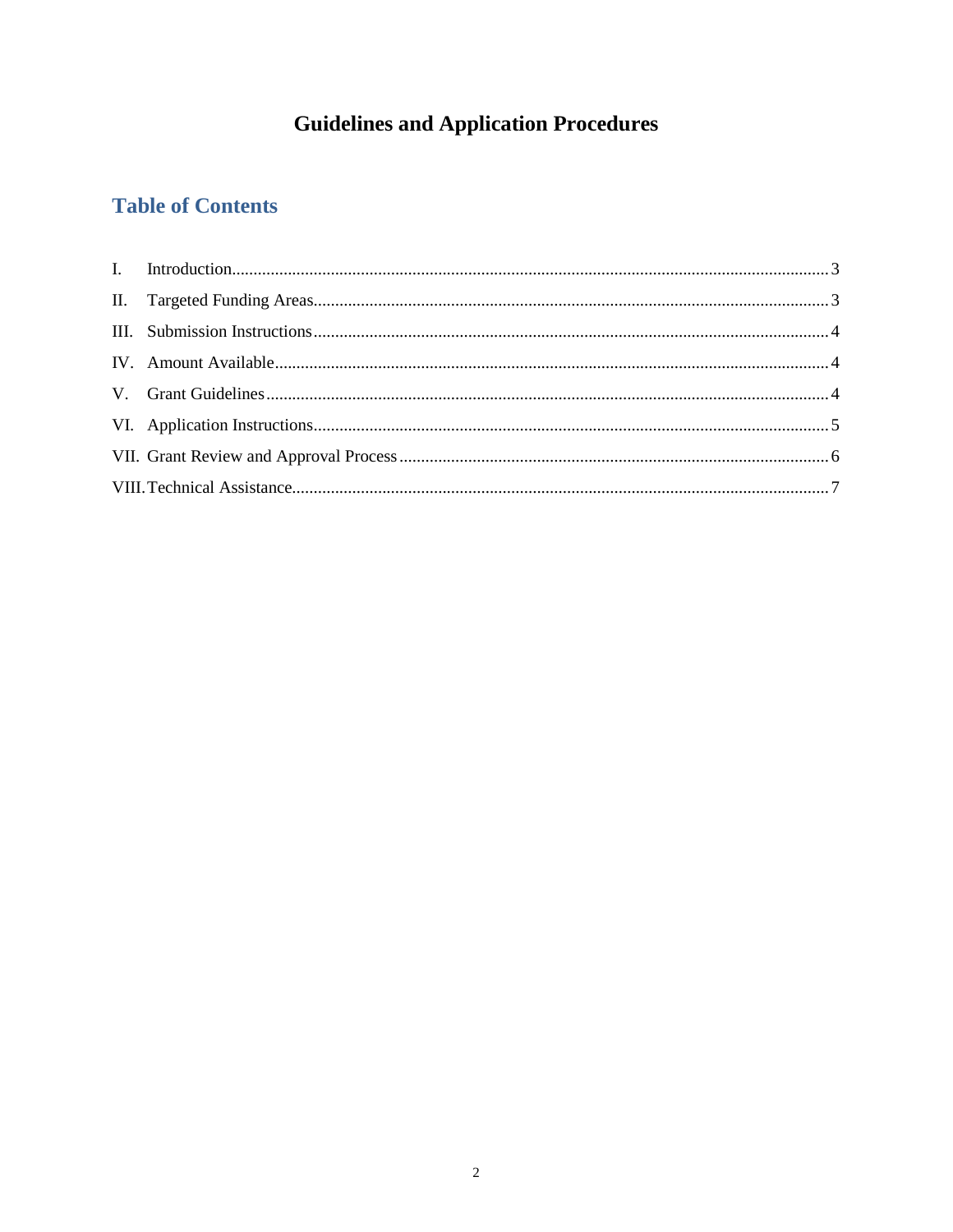#### <span id="page-2-0"></span>**I. Introduction**

The Virginia Department of Criminal Justice Services (DCJS) is making approximately \$1.7 million in federal Justice Assistance Grant (JAG) funds available for program, training and technology grants to support a range of program areas and improve the functioning of local pretrial and probation agencies, local, state and campus law enforcement agencies, local and state government agencies, and non-profit organizations. Applicants may submit one application for only one of the targeted funding areas, up to \$150,000.

#### <span id="page-2-1"></span>**II. Targeted Funding Areas**

- **1. Community-Based Gun Violence Prevention:** Applicants are invited to fund evidence-based programs aimed at reducing gun violence in a targeted community or to develop comprehensive strategies to examine systemic issues in their communities that may be contributing to gun violence. Potential programs for consideration include *Operation Ceasefire, Operation Peace-Keeper, Rapid Engagement of Support in the Event of Trauma, The Cure Violence Model,* and other programs that can be found on [https://crimesolutions.gov](https://crimesolutions.gov/) and [https://www.urban.org.](https://www.urban.org/)
- **2. Trauma-Informed Care for Local Pretrial/Probation and Law Enforcement Officers:** To address the primary and secondary traumatic stress that officers experience as a result of their job, applicants may apply for funding to develop or identify traumainformed care targeted specifically to address trauma among pretrial and local probation officers and law enforcement officers.
- **3. Reducing Implicit Bias in the Criminal Justice System:** To minimize disparities throughout the criminal justice system and reduce implicit bias, applicants may apply for funding to develop or identify curriculum and conduct training(s) for local pretrial and probation agencies and law enforcement agencies.
- **4. Youth Engagement Programs:** To facilitate positive relationships with law enforcement and their communities, applicants are invited to fund programs that will encourage law enforcement engagement with youth through activities, programs, conferences, workshops or similar joint endeavors.
- **5. Automated System Notification of Upcoming Court Hearings and Related Meetings:**  Applicants are invited to apply for the purchase of technology solutions to reduce failure to appear rates for court hearings and related meetings with attorneys or probation officers, and/or to make those meetings more productive by reminding clients to bring certain key documents to maximize the efficiency and productivity of the meetings or hearings.
- **6. Gang and Drug Related Crime Reduction:** To address criminal activity associated with gang activity and the drug trade, applicants are invited to support existing task forces and law enforcement initiatives focused on these criminal activities. Projects should seek to enhance law enforcement services provided to affected areas, to improve crime prevention programs, and to implement effective, targeted initiatives aimed at reducing gang and drug activity.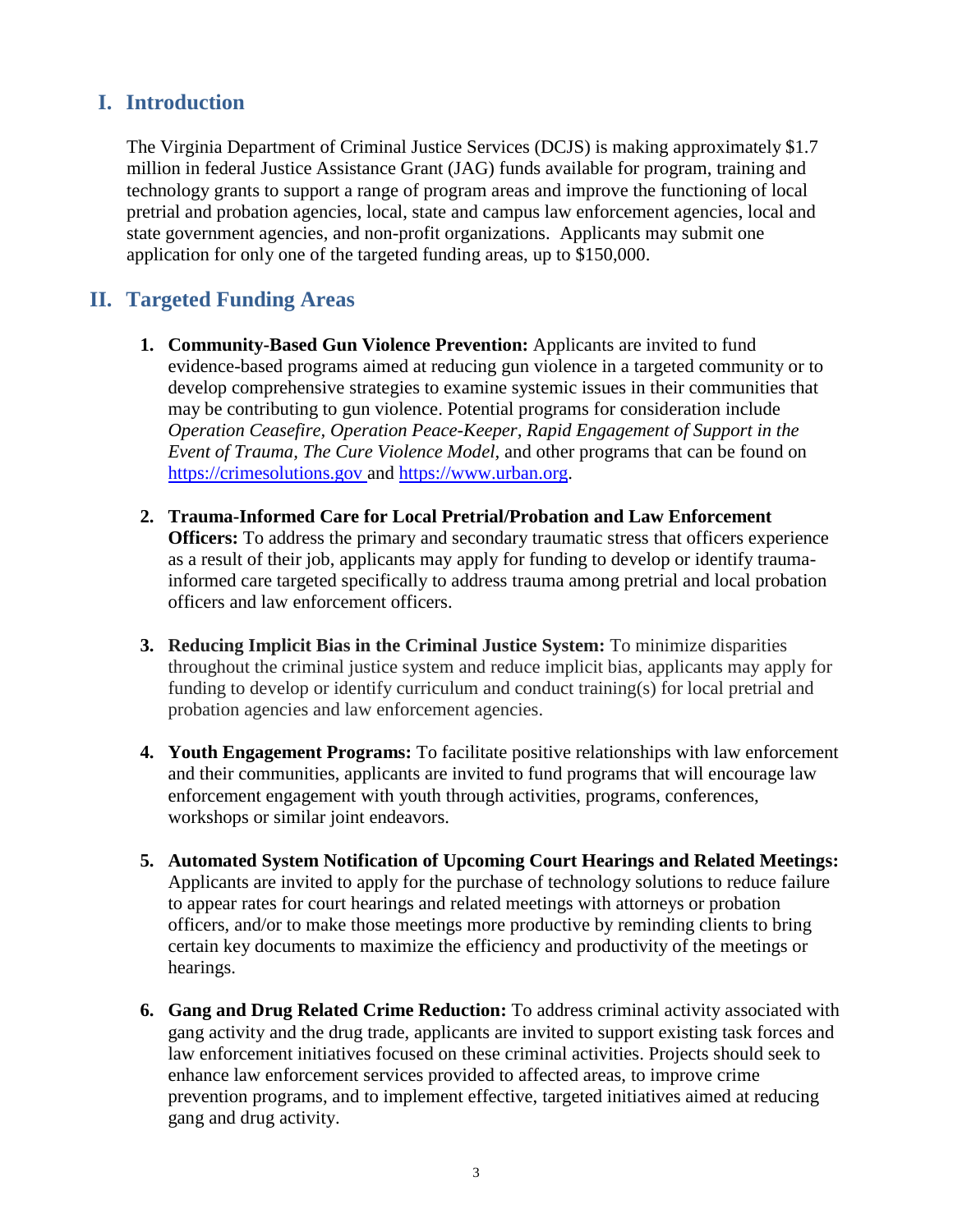**7. Community Policing:** To assist agencies with developing, implementing, and supporting community policing strategies and initiatives, funds are available for projects to develop effective community policing strategies, to increase the number of agencies using proven community policing strategies, and to increase awareness of community policing programs.

#### <span id="page-3-0"></span>**III. Submission Instructions**

Applications must be received by DCJS **no later than 5:00 p.m. on Friday, August 9, 2019. Applications received after the deadline will not be considered unless technical issues with the submission are documented by the applicant and accepted by DCJS.** Early submissions are appreciated.

Applications should be emailed as one PDF (please number all pages and submit as one document) to:

#### **[grantsmgmt@dcjs.virginia.gov](mailto:grantsmgmt@dcjs.virginia.gov)**

Please put the name of your locality in the subject line of the email. Faxed applications will not be accepted.

#### <span id="page-3-1"></span>**IV. Amount Available**

DCJS will award approximately \$1.7 million in federal funds. Applicants may submit one application for one of the targeted funding areas, up to \$150,000.

This is a competitive solicitation in which each applicant will be competing against other applicants. Grants may be funded in full or in part, based on the number of qualifying applications, available funding, and geographical representation. Each submitted grant application will be rated on its quality and adherence to these guidelines.

#### <span id="page-3-2"></span>**V. Grant Guidelines**

**Grant Period:** Grants funded under this solicitation will be a one-time, 18-month grant. Grant funding period is January 1, 2020 and ending June 30, 2021. These grants cannot be extended and will not be eligible for continuation.

**Match Requirement:** There is no match requirement.

**Eligibility:** State, local, and campus law enforcement, state and local government agencies, and non-profit organizations.

**Allowable Costs:** Grant funds may be used to employ staff; contract with consultants; purchase equipment; purchase computer software and communications technology; pay for travel and training expenses; or other activities and services equipment not prohibited under Unallowable Costs.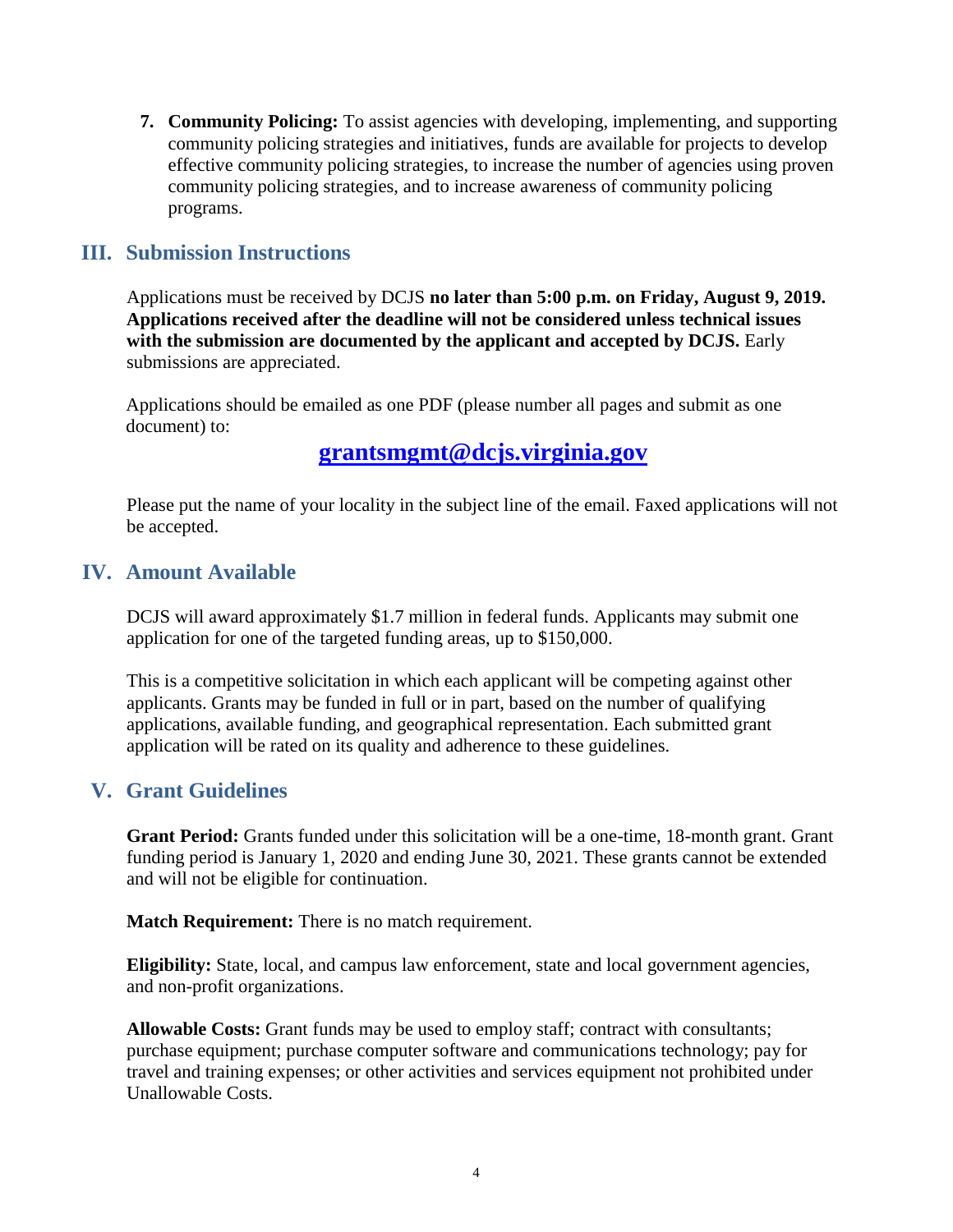**Unallowable Costs:** Grant funds may not be used for: weapons, ammunition and related equipment normally and routinely provided by the locality; standard clothing and uniforms normally and routinely provided by the locality; construction or renovation; land acquisition; lobbying and political contributions; honoraria; bonuses; personal entertainment such as tickets to sporting events; personal calls; alcohol; or vehicles normally and routinely provided by the locality to others in the same roles. Grant funds cannot be used for refreshment breaks or meals at training events, meetings, or conferences.

Additional information on prohibited expenditures under JAG, including the process to obtain prior approval to purchase a prohibited item(s) can be found within the **[JAG Prohibited](https://www.bja.gov/Funding/JAGControlledPurchaseList.pdf)  [Expenditures Guidance](https://www.bja.gov/Funding/JAGControlledPurchaseList.pdf)** or within the **[JAG FAQs document \(see Use of Funds section\).](https://www.bja.gov/Programs/JAG/JAG-FAQs.pdf)**

#### **Restrictions:**

- Grant funds cannot be used to supplant state or local funds that would otherwise be available for the same purposes.
- **Reimbursement will be based on paid invoices for approved expenditures or through requested advance drawdowns with expected expenditures.**
- Changes to the grant budget after award must be approved by DCJS prior to expending funds based on the changes.
- Transactions occurring outside of the grant period will not be eligible for reimbursement.

**Reporting Requirements:** Grant recipients must submit quarterly financial and progress reports online to DCJS until all funds are expended and reimbursed. Failure to comply in a timely manner may result in DCJS withholding disbursement of grant funds and/or termination of the grant. DCJS will provide the grant reporting requirements at the time of grant award.

#### <span id="page-4-0"></span>**VI. Application Instructions**

**[Grant Application](http://www.dcjs.virginia.gov/forms/grants/grantApp.rtf) Form**: The first page of the application is the **[Grant Application Form](https://www.dcjs.virginia.gov/sites/dcjs.virginia.gov/files/grants/common/grant-application-face-sheet.doc)** (link). Please do not alter this form. It is extremely important that you provide fax numbers, email addresses and telephone numbers for each person listed.

The Project Administrator (or designee with signatory authorization on file with DCJS) must be listed on the Grant Application Form and they must sign the Grant Application Form.

For additional information, please consult the **[Grant Application Instructions](https://www.dcjs.virginia.gov/sites/dcjs.virginia.gov/files/grants/common/grant-application-instructions.doc)**

**Itemized Budget Form:** You must submit the **[Itemized Budget](https://www.dcjs.virginia.gov/sites/dcjs.virginia.gov/files/grants/common/itemized-budget.xls)** (link), a two-page form, to detail all proposed project expenditures.

For additional information, please consult the **[Itemized Budget Instructions](https://www.dcjs.virginia.gov/sites/dcjs.virginia.gov/files/grants/common/itemized-budget-instructions.doc)**

**Project Narrative:** Each application must include a Project Narrative, which may not exceed five (5) pages. The Project Narrative heading should include the official name of the submitting entity, and a Project Title. The Narrative must include the following sections: Budget Narrative, Need Statement, and Project Description.

**Budget Narrative:** Explain the reason for each requested budget item and provide the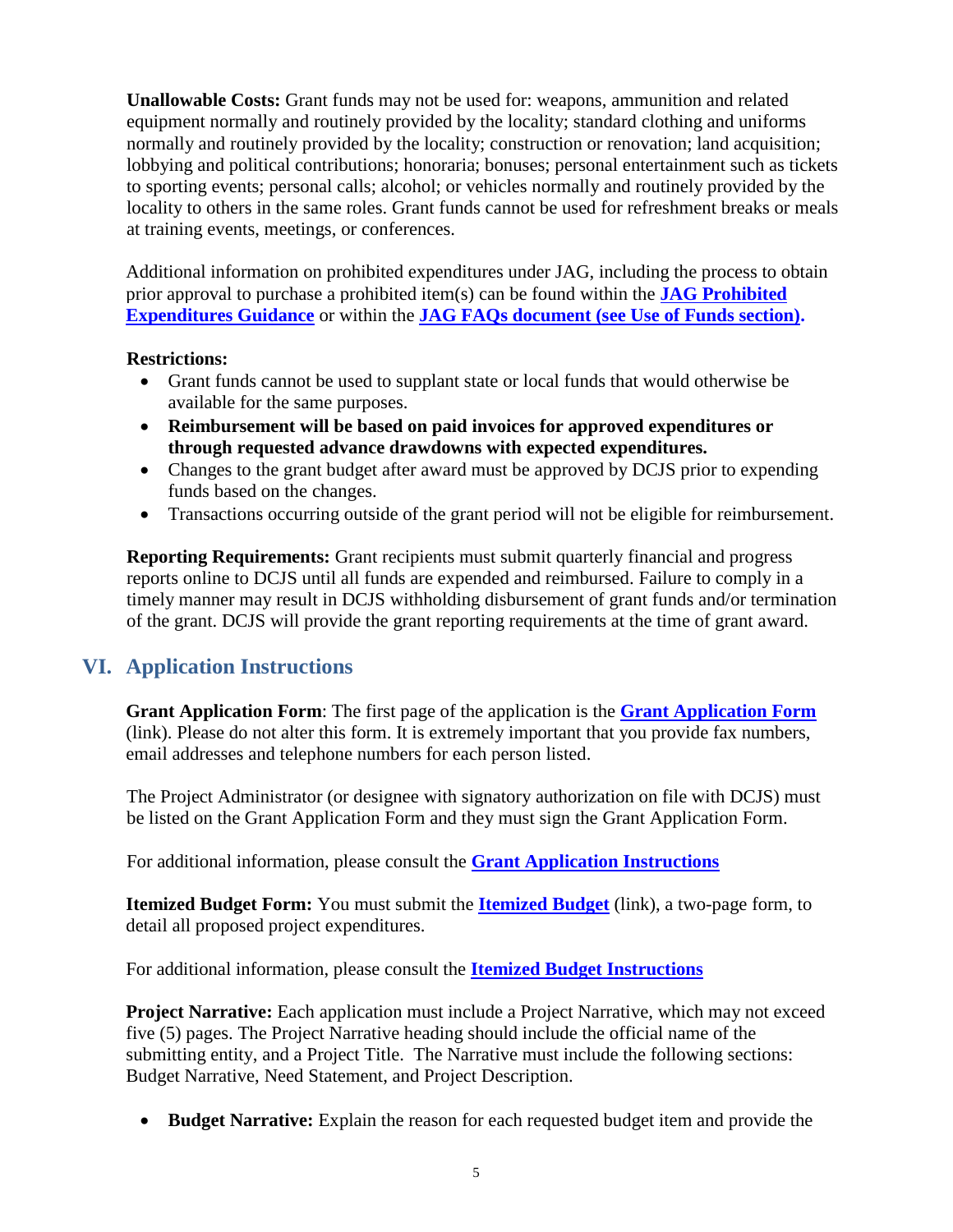basis for its cost. Each item or service to be purchased must be separately listed with its unit cost. The budget narrative must thoroughly explain the relevance and importance of each item to the project.

- Need Statement: Provide a description of your agency and the constituents you serve, as well as a description of the unmet need or problem that the grant project will address.
- **Project Description:** Explain how your proposal will address the identified need and the problem you propose to solve with this funding.
- **Implementation Steps:** Provide thorough, specific list of activities and tasks to be undertaken per quarter. Steps should mirror the project description section and include details such as when/where an activity will occur; who will conduct it; who and how many will participate in activity; resources/materials to be used, as well as important dates and milestones.

**Goals and Objectives Form:** List and describe your program's Goals and Objectives and complete the **[Project Goals and Objectives Form](https://www.dcjs.virginia.gov/sites/dcjs.virginia.gov/files/grants/common/project-goals-objectives-form.doc)**. Identify the quantifiable and measureable data that you will collect and analyze to demonstrate that you have achieved your stated Goals and Objectives. The grant objectives should be SMART: Specific, Measurable, Attainable, Relevant, and Timely.

**Technical Compliance:** Successful applications will include all components, including the use of DCJS forms, requested information, required signatures, adherence to page limits, and all pages numbered sequentially.

#### <span id="page-5-0"></span>**VII. Grant Review and Approval Process**

This is a competitive solicitation in which each applicant will be competing against other applicants. Each submitted grant application will be rated on its quality and adherence to these guidelines. DCJS staff with subject matter expertise will review, evaluate, and score grant applications using a standardized rating form. Grants may be funded in full or in part, based on the number of qualifying applications, available funding, and geographical representation. Each application can earn a weighted score of 60 points, and a maximum total score, including bonus points, of 65 points. The primary grant program elements are evaluated based on ratings of Excellent, Acceptable, Marginal, or Unacceptable. The weighted rating points that can be awarded for each primary grant program element are:

| Itemized Budget (10%)      | $0-6$ points  |
|----------------------------|---------------|
| Budget Narrative (15%)     | $0-9$ points  |
| Needs Justification (20%)  | $0-12$ points |
| Project Description (20%)  | $0-12$ points |
| Implementation Steps (15%) | $0-9$ points  |
| Goals and Objectives (15%) | $0-9$ points  |
| Technical Compliance (5%)  | $0-3$ points  |